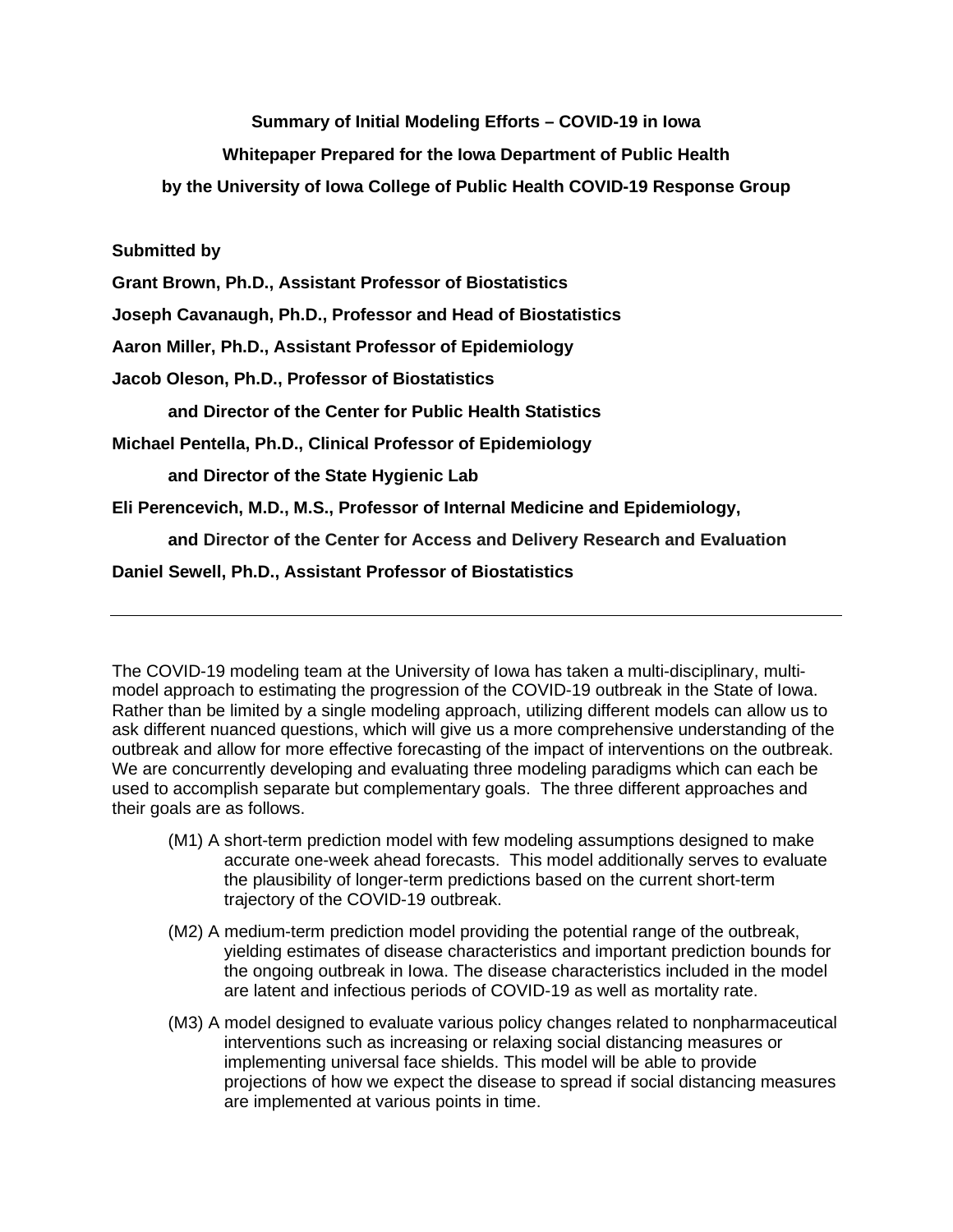Taken together, these approaches should allow the team to understand the current and immediate state of the COVID-19 outbreak in Iowa, quantify the size and scope of the outbreak in the coming months, and characterize how various actions may affect the trajectory of the outbreak. All results presented here are based on publicly available state-level data using models developed by the team. The team has not yet had sufficient time to develop extensions using the supplied IDPH data.

**Conclusions:** We have found evidence of a slowdown in infection and mortality rates due to social distancing policies, but not that a peak has been reached. The current data does not support a conclusion that the reproductive number has been brought below 1. There is considerable uncertainty still in how many cases and deaths Iowa could eventually have, with possible projections between 150 and >10,000 total deaths. Therefore, prevention measures should remain in place. Without such measures being continued, a second wave of infections is likely.

## **Model 1: Short term forecasts and trajectory assessments**

**Overview.** This model projects the longer-term outbreak epidemiology (e.g., out to 6 months) by estimating the most-likely outbreak trajectory in the short-term (e.g., 3-14 days) and comparing trajectories over the near-term period. This approach uses only location-specific data (e.g., from Iowa) to estimate the short-term trajectory. Thus, it aims to avoid possible misspecification or conforming to the trajectories observed in other states or locations that have characteristics or social distancing policies different from Iowa. Note that the validity of short-term forecasts is continuously evaluated by comparing forecasting performance against a similar model applied to different locations or time periods; this allows the model to avoid "over-fitting" the limited amount of information that is currently available in Iowa. Model fitting is also performed dynamically so that changes in an outbreak may be detected and more quickly integrated into the projections.

The methodological approach can be described in three parts.

- First, a relatively simple short-term model is built to forecast the outbreak trajectory over the next 3-14 days, depending on the optimal state-specific lag between input and outcome measures. In the example below, the short-term model leverages the relationship between the lagged number of positive cases and the cumulative mortality rate. (Note: this approach can be extended to other outcomes.)
- Second, "feasibility bounds" around these short-term projections are constructed by evaluating "out-of-sample" performance, which is derived by comparing many different prior short-term forecasts to the observed values in different locations and time periods.
- Third, long-term trajectories are estimated by evaluating those that best conform to outof-sample performance. For example, a long-term trajectory may be deemed "too extreme" if it represents a deviation from the short-term forecast that exceeds 95% of all out-of-sample estimates. This third step can be done using external long-term models (e.g., IHME model) or by fitting various models through the plausible points contained in the short-term feasibility bounds described in step 2.

**Preliminary Findings.** We have evaluated this model in two ways. First, we compared this approach to updated projections of the IHME model since it was unveiled on March  $25<sup>th</sup>$ . This short-term fitting approach does a good job of anticipating revisions in the IHME projections, by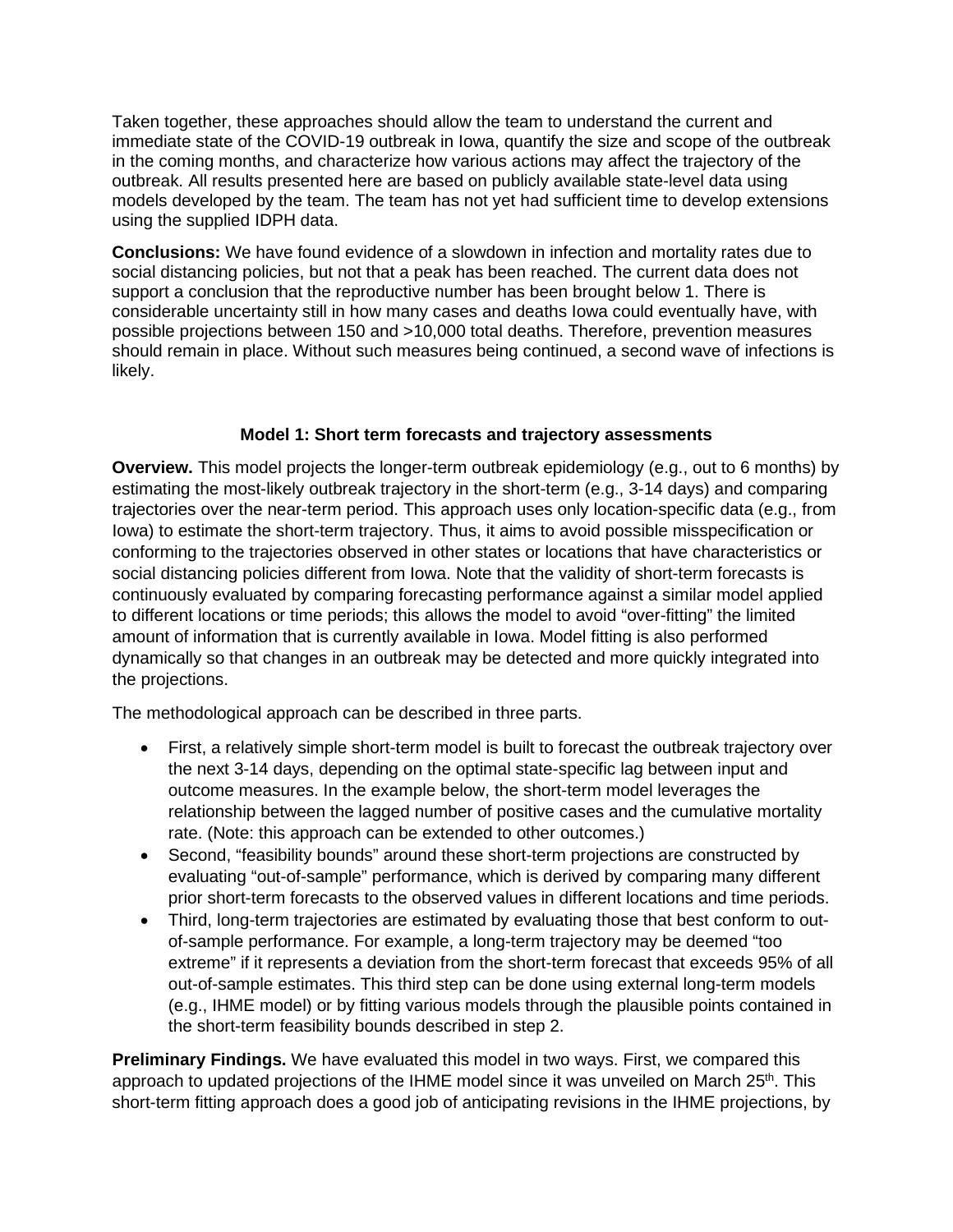identifying state forecasts that appear to be over or underestimating the short-term trajectory in the coming days. Second, we applied this model to the most recent counts in the state of Iowa and constructed various long-term trajectories through different feasibility bounds, using the basic "curve-fitting" approach in the IHME model. Figure 1 depicts short-term forecast feasibility bounds for cumulative mortality in the coming week based on out-of-sample performance using the previous two weeks of forecast estimates in the states of IA, MN, WI, NE, SD, MO and IL. The feasibility bounds correspond to 50%, 80% and 90% of the out-of-sample prediction errors (e.g., 50% of the out-of-sample forecasts errors would suggest a true value within the 50% percent feasibility bound.)



Figure 1: Short-term forecast out-of-sample feasibility bounds Feasibility bounds for 50%, 80% and 90% of predictions

Figure 2, below, depicts five possible trajectories using the short-term forecast bounds depicted above for the next 7 days. These trajectories represent plausible trajectories within the 95% prediction interval (based on out-of-sample performance) that are also consistent with the most recently observed data. This figure also depicts the corresponding peak dates (for peak daily mortality) and total mortality by July 1<sup>st</sup> that corresponds to these points.





These figures demonstrate that a wide range of plausible trajectories still exist for the state of Iowa, ranging from 151 deaths (peaking on April 18<sup>th</sup>) to 965 deaths (peaking on May 8<sup>th</sup>). However, given the continued increased in positive cases, hospitalizations, ICU admissions and patients on ventilators, it is our opinion that Scenarios 1 and 2 are far less likely. Note that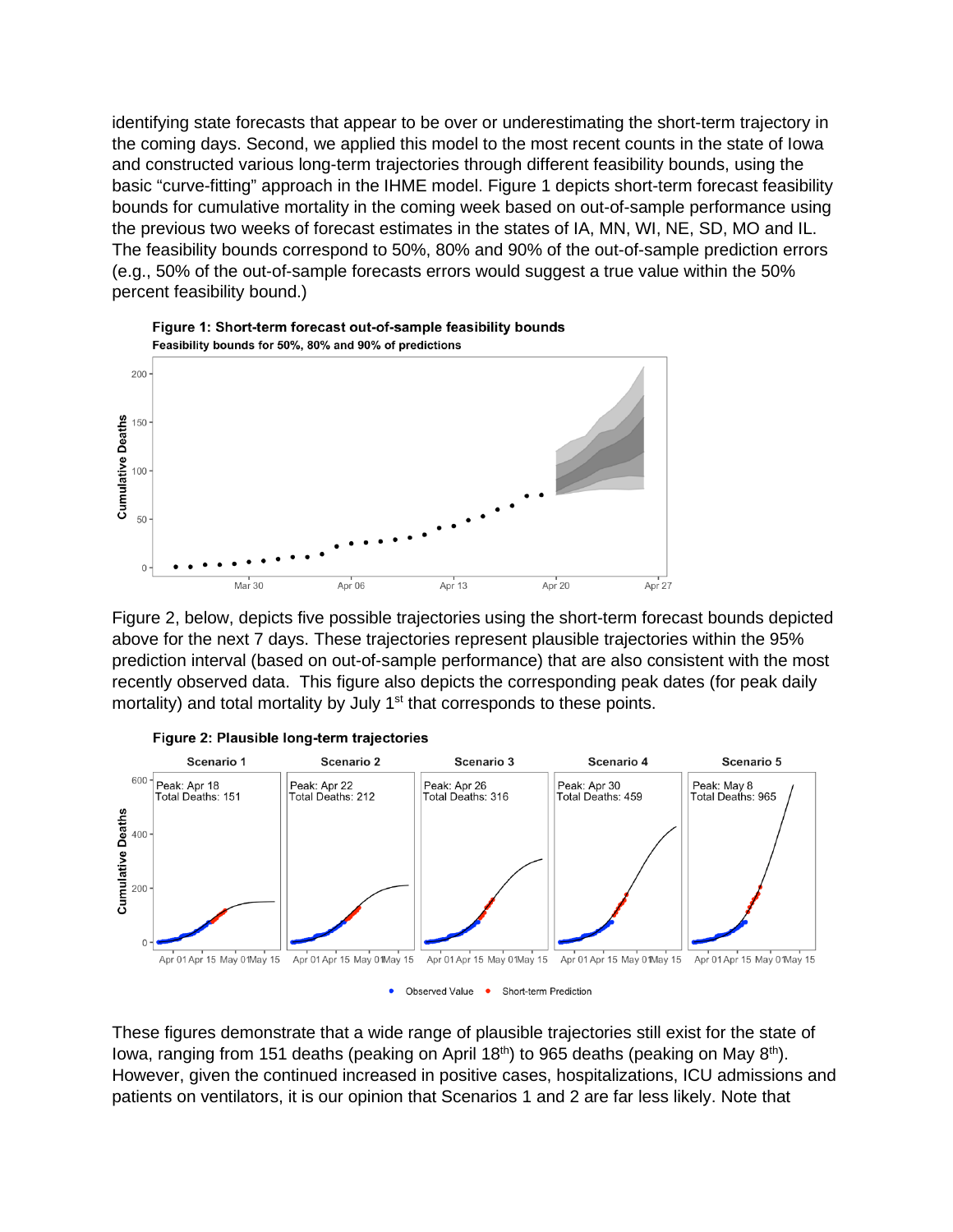Scenarios 1 and 2 represent peak mortality occurring this past Saturday or this coming Wednesday; these represent peaks occurring earlier than most existing forecast estimates for the state of Iowa. **However, it is important to note that the long-term trajectories plotted in Figure 2 assume the parametric shape and underlying social distancing assumptions of the IHME model, and this short-term model fitting approach should only be used to assess the short-term plausibility of a given trajectory and not to generate long-term forecasts.**

### **Model 2: Long term forecasts and disease characteristics**

**Overview.** M2 takes a population-level approach to the spread of COVID-19 in Iowa, focusing on the reported mortality as a reliable, though lagged indicator of epidemic spread. This model is designed to synthesize available information about the latent and infectious periods of the COVID-19 infection, as well as existing public health interventions in the United States and abroad. With these tools, we evaluate the preliminary projections available by considering Iowaonly mortality, and also describe a range of plausible future projections assuming that the patterns observed elsewhere are applicable to the situation in Iowa.

Uncertainty remains about the mortality rate of COVID-19, and the best information indicates that it is heterogeneous by age, among other factors. Nevertheless, reported COVID-19 mortality may provide a useful perspective on the epidemic more broadly. This model posits that the true mortality rate is around 2%, but allows the estimate to be updated based on available data. This prior mean is consistent with Lai et. al. (2020), but may be conservative (Baud et. Al., 2020). M2 is a stochastic SEIR model, tracking population counts in the Susceptible, Exposed, Infectious, and Removed disease states. The latent period, during which individuals in the Exposed (E) category are infected but not yet actively transmitting the pathogen, was assumed to last between 2 and 14 days (95% probability), with typical values around 5 days (Lauer et. al., 2020). Much less is known about the infectious (I) period, which was assumed to last between 10 and 32 days (95% probability), with typical values around 14 days, based reports about recovery times.

**Preliminary Findings.** Regions affected by COVID-19 vary widely with respect to both the baseline transmission intensity, as well as the degree/type of community and policy response to the epidemic. We therefore consider two approaches to understanding the current situation and expected trajectory in the state of Iowa. First, we consider models of the trajectory of mortality in Iowa under varying assumptions and compare these trajectory results to comparable fits in other states and countries further along in the outbreak. This comparison gives rise to the results presented in Figure 3, in which we see substantial variability in the Basic Reproductive Number (R<sub>0</sub>) by location. We estimate R<sub>0</sub> for each location using the Empirically Adjusted R<sub>0</sub> (EA-RN) calculated prior to the start of public health interventions. The EA-RN captures the expected number of secondary infections caused by each infectious individual in a specific context, sharing many of the same features as the commonly cited "Effective Reproductive Number".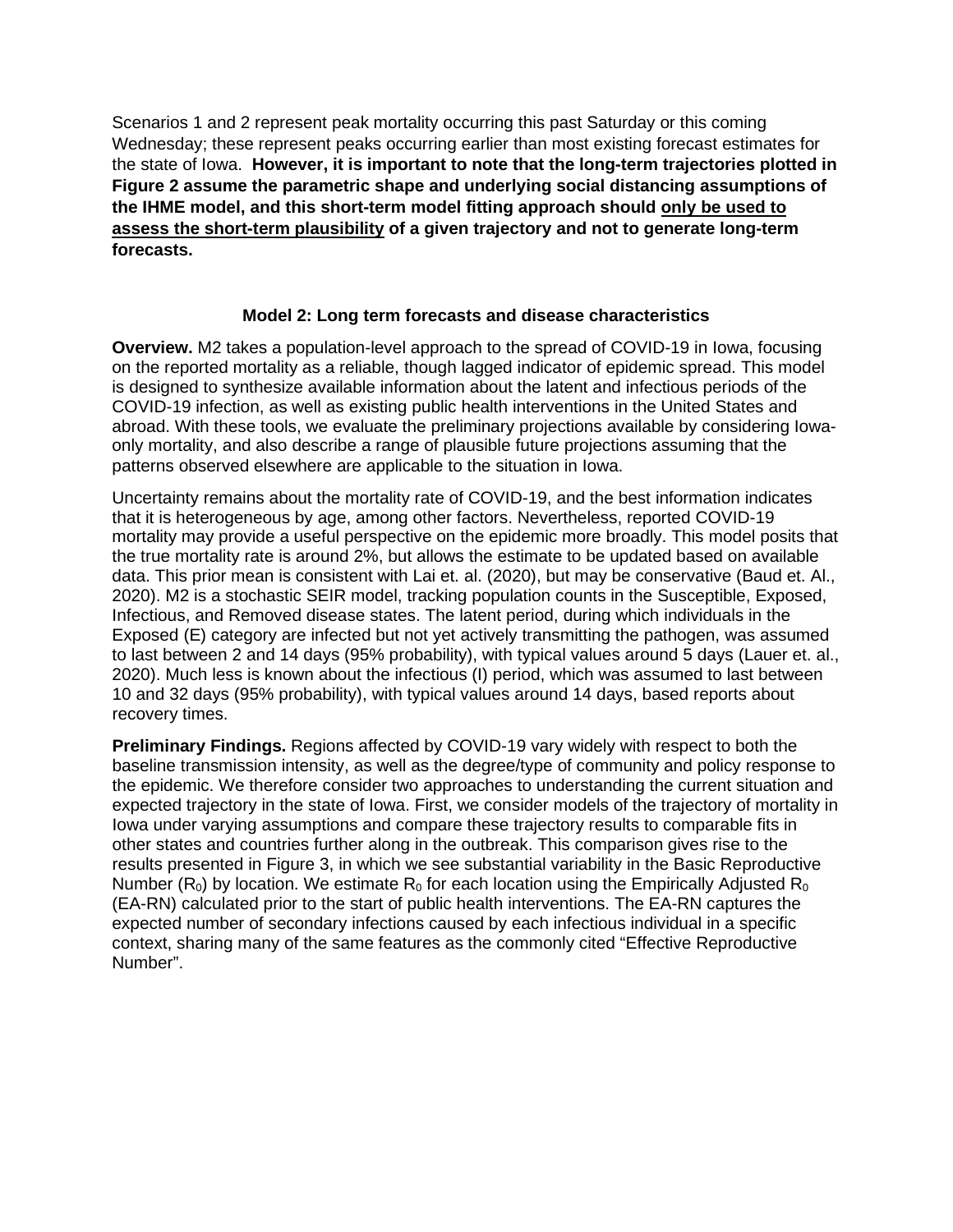

**Figure 3**. Estimated Empirically Adjusted Reproductive Numbers in selected regions, comparing the unmitigated epidemic intensity. Iowa is included here twice, once with interventions starting on 3/17/2020, and again with interventions assumed to begin on 4/4/2020. As expected, choices of intervention start time did not affect the estimated baseline (pre-intervention) epidemic intensity.

Building models purely on reported Iowa mortality data, we find that predictions are highly sensitive to assumptions about when contact behavior (social distancing) became widespread in the state, especially for longer term forecasts. In Figure 4, we illustrate the mortality curve of a model assuming that contact behavior began to shift on March  $17<sup>th</sup>$ , when a Public Health Disaster Emergency was declared in the state. Here, we present the quantiles of fitted/projected cumulative mortality curves to show the range of likely/possible futures under this assumption. By May 28<sup>th</sup>, this model predicts a median mortality of 747 with a 95% interval between 156 and 9,734, reflecting a huge degree of uncertainty in trajectory and magnitude. This uncertainty is further shown by considering the model in Figure 5**,** where we modify the assumed date of behavior change to April  $4<sup>th</sup>$ , at which point formal measures to close educational institutions were taken, and individuals and businesses had benefitted from more time to respond to changing circumstances. Despite being fit to the same data, this shift in the date on which contact behavior was allowed to change produced dramatic modifications to the six-week mortality prediction. The model estimated a median cumulative mortality of 1,369 on May 28<sup>th</sup>, with a 95% interval between 315 and 28,599. These projections will become more precise as more fatalities are observed, and hypothetical epidemics with incompatible shapes are discarded. In Figure 6, we present the Empirically Adjusted Reproductive Number curve for the March  $17<sup>th</sup>$  intervention model. This measure is designed to capture the number of secondary infections per infectious individual observed in a particular population, and is related to the common "effective reproductive number", more flexibly capturing the change over time. As illustrated in the figure, we do not see strong evidence that the reproductive number has been brought below one. These initial results communicate several important points:

1. We see preliminary evidence for the impact of current imposed and adopted social distancing and contact mitigation efforts in Iowa, with cumulative mortality increasing more slowly than would be expected without such mitigations, and the reproductive number dropping over time.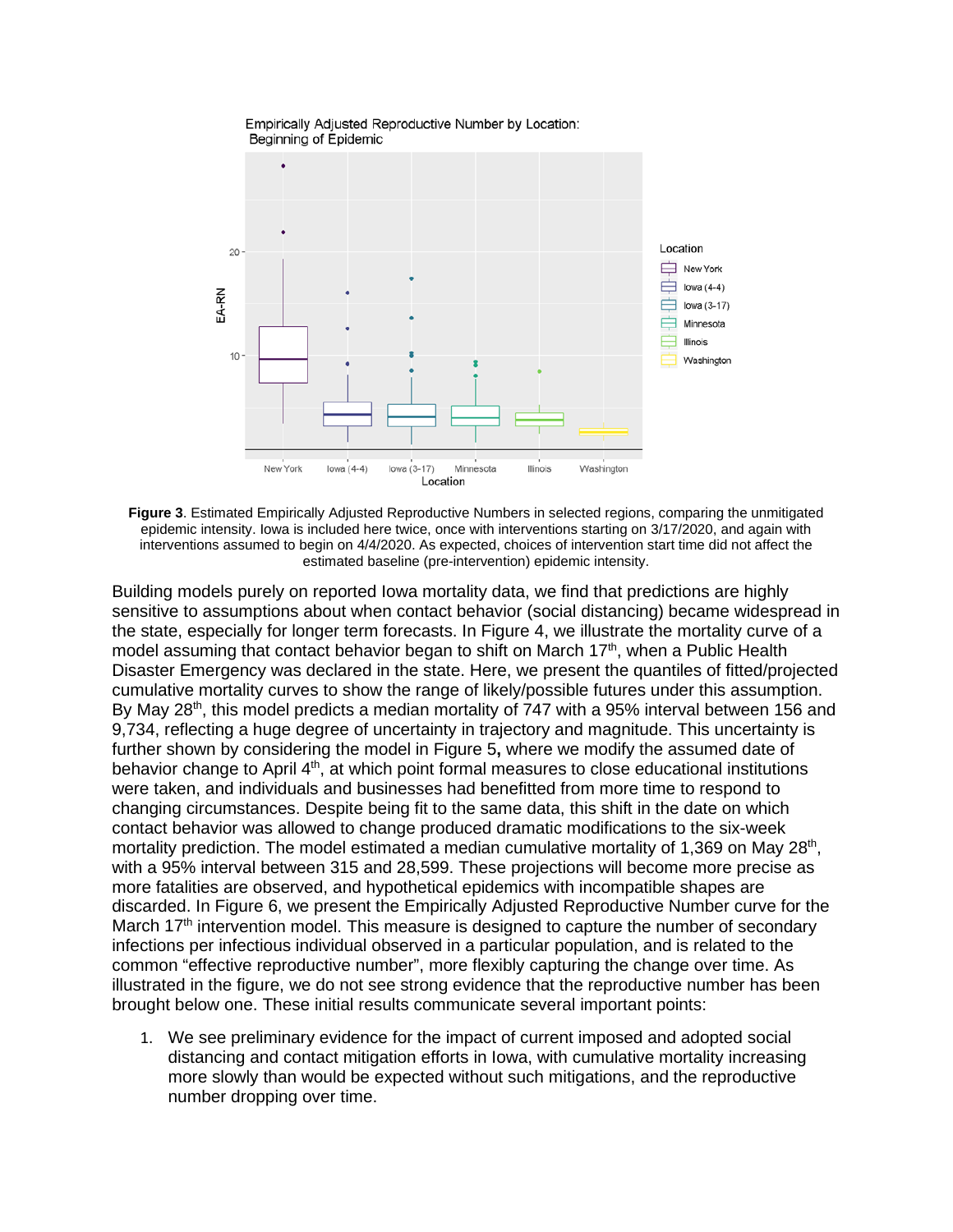2. We observe a huge range of possible outcomes, from relatively low fatalities to catastrophic loss of life. These models assume that the current measures taken to limit contact in Iowa remain in place, so while we see evidence that the epidemic intensity has decreased from the initial period of uncontrolled spread, there is not sufficient evidence in this data set alone to conclude that current measures will necessarily be sufficient to prevent a return to higher rates of transmission and corresponding mortality.



**Figure 4:** Projected cumulative 2-week mortality in Iowa using only Iowa specific data, and assuming that a shift in contact behavior occurred on March 17th.



**Figure 5:** Projected cumulative 2-week mortality in Iowa using only Iowa specific data, and assuming that a shift in contact occurred on April 4th.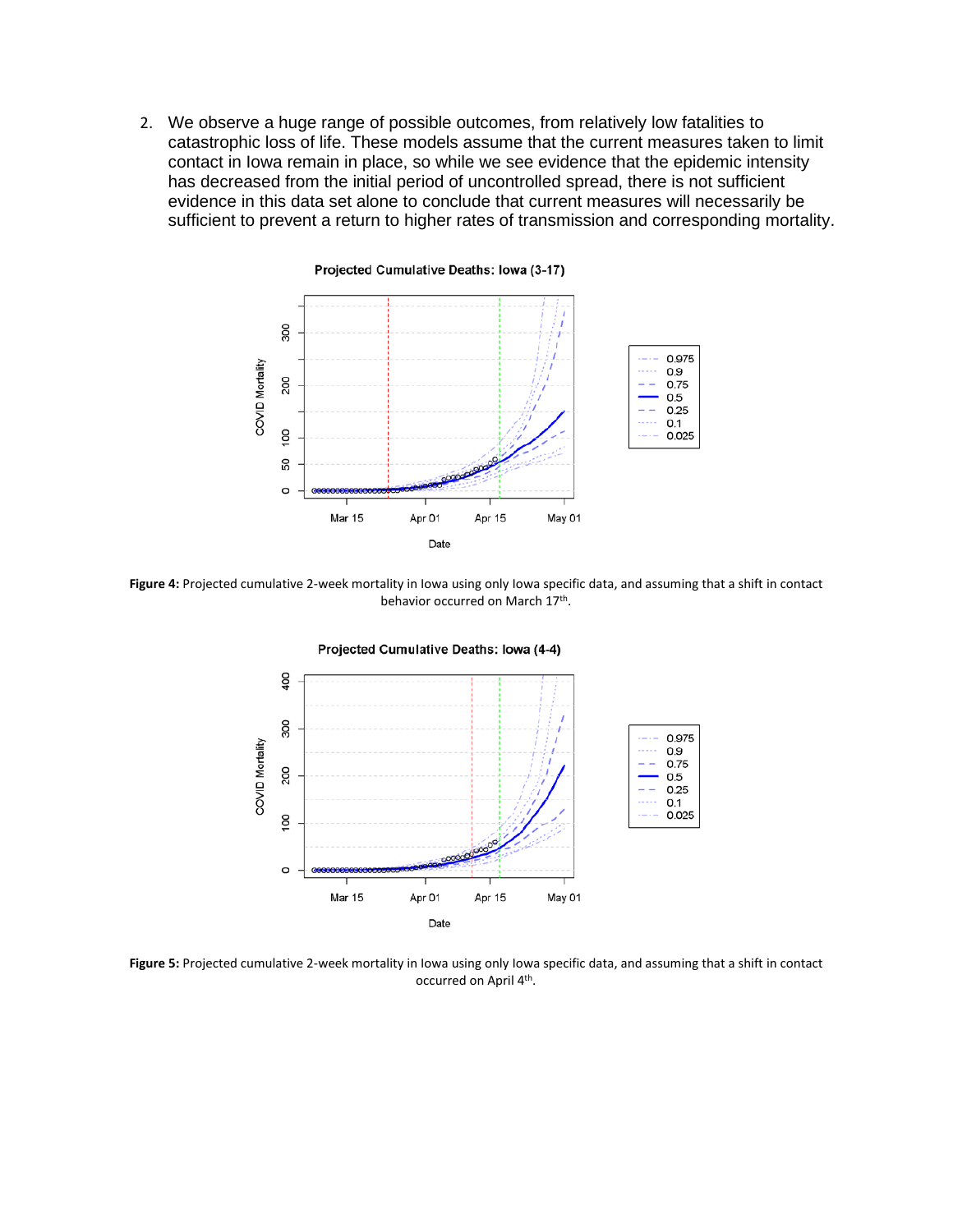**Empirically Adjusted Reproductive Number** 



Figure 6: Estimated Empirically Adjusted Reproductive Number curve, based on the March 17<sup>th</sup> Iowa only intervention model. Only when this value drops below one do we expect the epidemic growth to be sub-exponential. While it's clear that the reproductive number has dropped over time, we do not have evidence that it has fallen below one, or that it is expected to unambiguously do so in the immediate future.

In order to improve the precision of our forecasts, we can introduce assumptions about how the intervention in Iowa relates to that implemented in other locations. This approach allows us to borrow information about how the spread of COVID-19 has been fought in other places, without requiring that we assume the entire disease course in Iowa will be similar. Nevertheless, every state and nation can reasonably be expected to show different transmission dynamics, and the formal and informal responses to COVID-19 have certainly been highly varied in type, timing, implementation, and adoption. Thus, this approach is better suited for describing a range (from optimistic to pessimistic) of possible futures than for adopting a specific best prediction, unless strong evidence is presented to justify the substantial similarity between the responses of the locations under study. Table 1 presents this range of scenarios, varying by which state is used to inform prior knowledge of intervention efficacy, and which date is deemed most comparable to the intervention in that state. Figures range from extremely optimistic to moderate, and are compared to the results from the Iowa-only models given above.

| Table 1: Expected Mortality Scenarios by 5/28 (NOT Total Mortality) |                                               |                                                  |                                               |
|---------------------------------------------------------------------|-----------------------------------------------|--------------------------------------------------|-----------------------------------------------|
| <b>Intervention Magnitude</b>                                       | <b>Intervention</b><br><b>Estimated From:</b> | <b>Iowa Intervention</b><br><b>Beginning On:</b> | <b>Median Mortality by 5-28</b><br>(95% Cr-I) |
| <b>Extremely Optimistic</b>                                         | New York                                      | 3/17/2020                                        | 107 (67-296)                                  |
| <b>Extremely Optimistic</b>                                         | New York                                      | 4/4/2020                                         | 334 (169-632)                                 |
| Optimistic                                                          | Washington                                    | 3/17/2020                                        | 341 (133-1955)                                |
| Optimistic                                                          | Washington                                    | 4/4/2020                                         | 492 (240-1997)                                |
| Moderate                                                            | Minnesota                                     | 3/17/2020                                        | 560 (115-6219)                                |
| Moderate                                                            | Minnesota                                     | 4/4/2020                                         | 871 (200-10008)                               |
| Iowa Only                                                           | Iowa                                          | 3/17/2020                                        | 747 (156-9734)                                |
| Iowa Only                                                           | lowa                                          | 4/4/2020                                         | 1369 (315-28599)                              |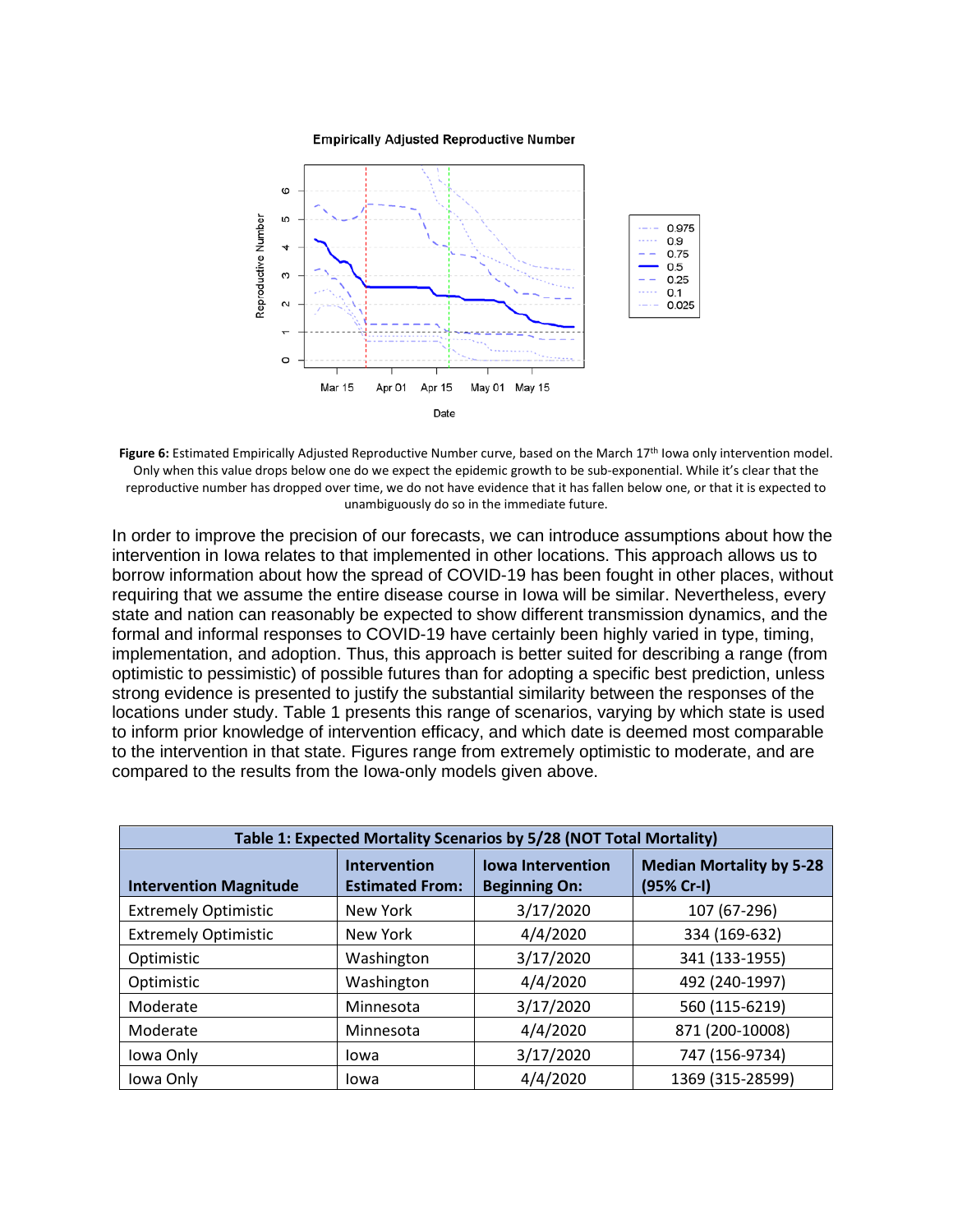Overall, the results of M2 support evidence of "curve flattening", but **do not** definitively indicate that this will be quickly followed by the containment of virus spread. **While improved and ongoing mitigation is indicated as a plausible outcome, M2 also identifies risks of returning to a mode of increasingly rapid spread.** These results indicate that great caution is needed at this early stage before loosening of potentially insufficient containment measures is considered.

**Next Steps.** M2 is a population-level model, and as such it misses important heterogeneity in state populations. Extensions of this work should apply more granular data to better understand the distribution of COVID-19 cases in Iowa. In addition, in the next few weeks as more information about the mortality curve in Iowa becomes available, estimates for the peak time and final size of the epidemic based on M2 are expected to become more accurate, and the length at which forecasts will be meaningfully precise will increase. M2 is also able to accommodate a hypothetical relaxing of interventions, if expressed in relative terms (e.g., statements like "reducing intervention intensity to 85% of current levels"), or to similarly infer the likely effect of such policies if adopted first elsewhere.

#### **Model 3: Evaluating polices**

**Overview.** M3 is designed to describe disease transmission dynamics over a large contact network corresponding to the 3.155M residents of Iowa. By explicitly modeling how individuals contact one another, contact based interventions or the relaxing thereof can be tested virtually to understand how we might expect such interventions to affect the disease trajectory. While this model may be used to construct long-term predictions, its primary function is to understand how the disease curve can be manipulated by public policy decisions.

This model leverages information collected in prior studies (Kwok et al., 2018; Zhaoyang et al., 2018) to accurately reflect the human-to-human contact patterns. It computes the expected number of infectious individuals at any given date due to disease transmission through these contacts. The effects of increasing or decreasing social distancing can be implemented directly in a time-varying and individual-specific manner. Additionally, time-varying infective-susceptible transmission probabilities can be modeled explicitly, thereby allowing the estimation of the effect of, e.g., universal face shields on the disease curve.

**Preliminary findings.** An early utilization of M3 can shed light on several critical areas. First, we show that barring additional interventions such as contact tracing, we expect that reopening society to its pre-COVID-19 status anytime in the next four months will lead to a second wave of infections that will necessitate reimplementing our current social distancing policies. These estimates were based on an adaptive strategy of reopening society if the number of daily cases (both reported and unreported) fell below a threshold of 150, 100, 50, or 10, and reinstating our current level of social distancing if we observed 7 contiguous days of increasing number of daily cases. Figure 7 shows these results by plotting the expected number of daily cases according to the various thresholds. In all cases, a second peak emerges necessitating the reinstatement of social distancing policies.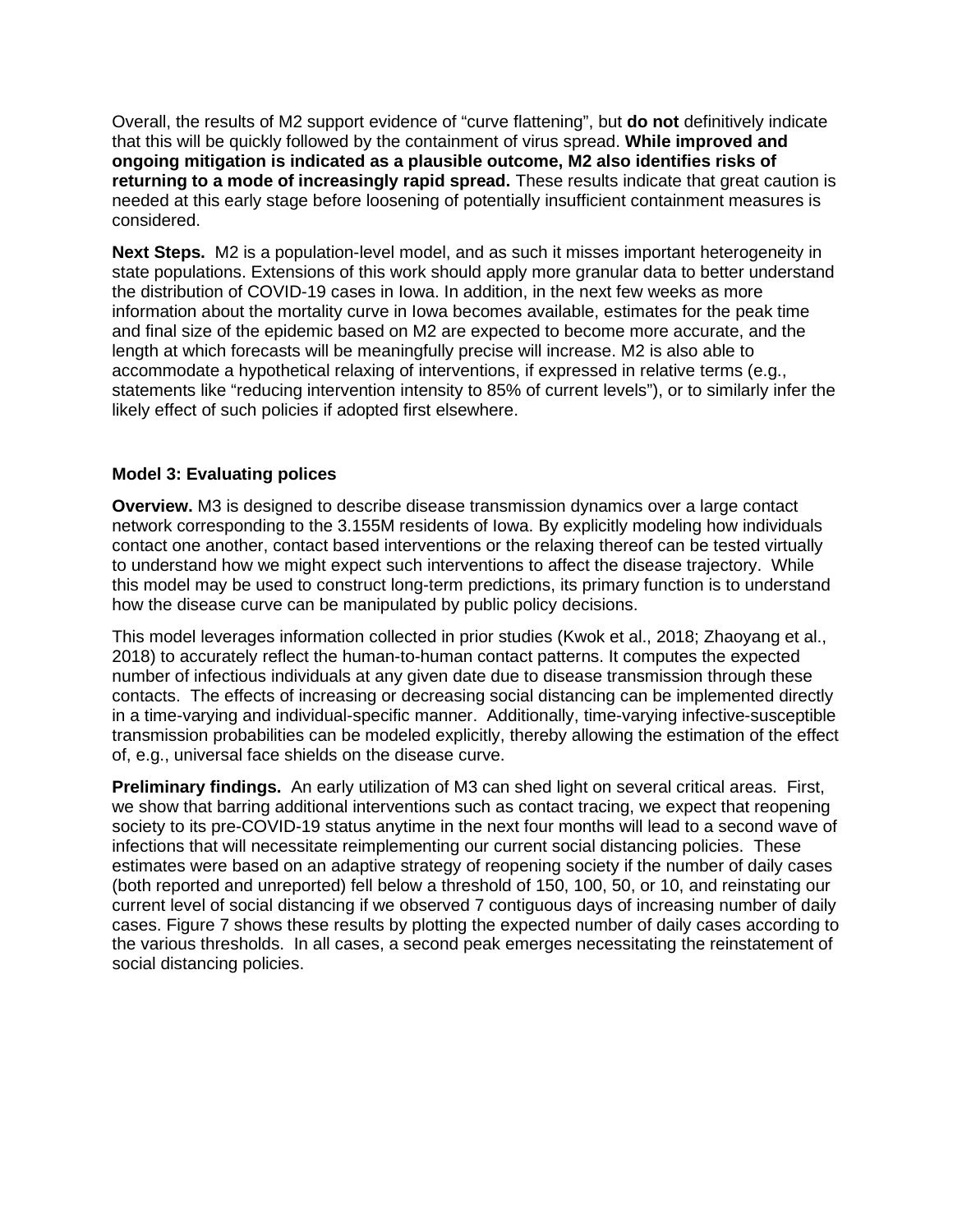

**Figure 7**. Expected number of daily COVID-19 cases over time with an adaptive strategy for reopening society. Social distancing will be relaxed if the number of daily cases drops below 150 (pink), 100 (purple), 50 (red), or 10 (orange) cases, and reinstated if 7 consecutive days of increasing daily case counts occurs. The black curve provides a baseline which maintains the current level of social distancing indefinitely.

We have also used M3 to evaluate the efficacy of universal PPE, such as face shields. To illustrate this approach, we evaluated universal PPE in terms of reduction in the probability that an infective-susceptible contact would lead to a transmission event. Figure 8 shows these results using the adaptive scheme described above with a threshold of 100 daily cases to reopen, where the universal PPE has been implemented starting on May 1, 2020. From this figure we see that even with low efficacy, the current peak drops considerably more rapidly than our current trajectory. However, reopening society is still highly likely to lead to a second peak unless the PPE efficacy is strong (at least 80% reduction in transmission probability).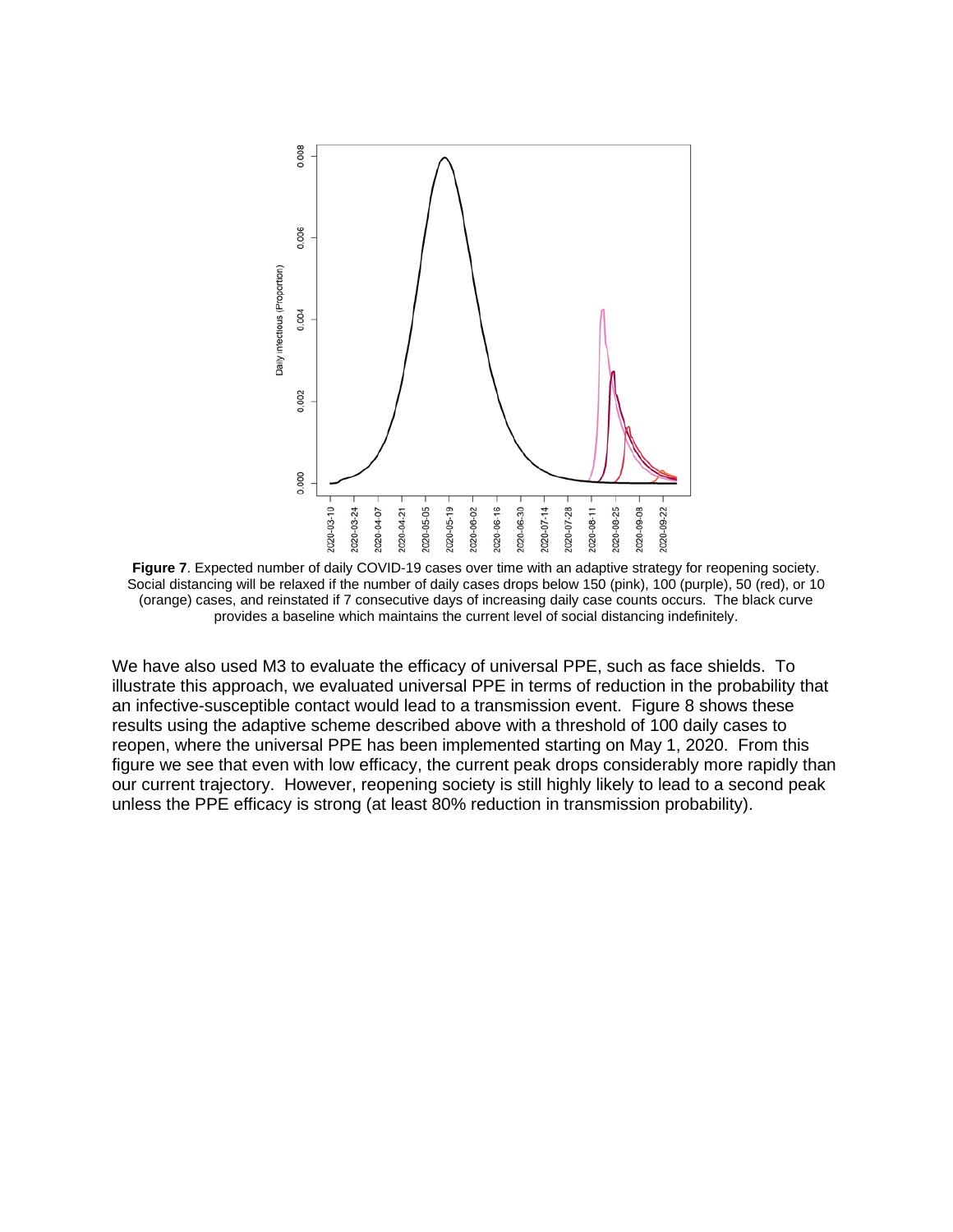

**Figure 8**. Expected number of daily cases due to varying levels of efficacy for universal PPE implemented on May 1<sup>st</sup> as an illustration. Efficacy is measured in terms of reduction in the probability of a susceptible-infective contact leading to a new transmission. The adaptive strategy for reopening and reimplementing shows that only with high efficacy rates does a second peak (and subsequent reinstatement of social distancing) fail to emerge.

Finally, we used M3 to evaluate the effect of opening society for all but those individuals with the highest contact rates. Figure 9 shows how reopening society based on contact rates works conjointly with PPE effectiveness. This figure shows that if we can maintain the current quarantining levels for those with the 20% highest contact rates through, e.g., limiting large social events, we can greatly diminish the impact of the second wave, and a lower level of PPE efficacy is required to eliminate the second wave entirely (50% reduction in transmission probability).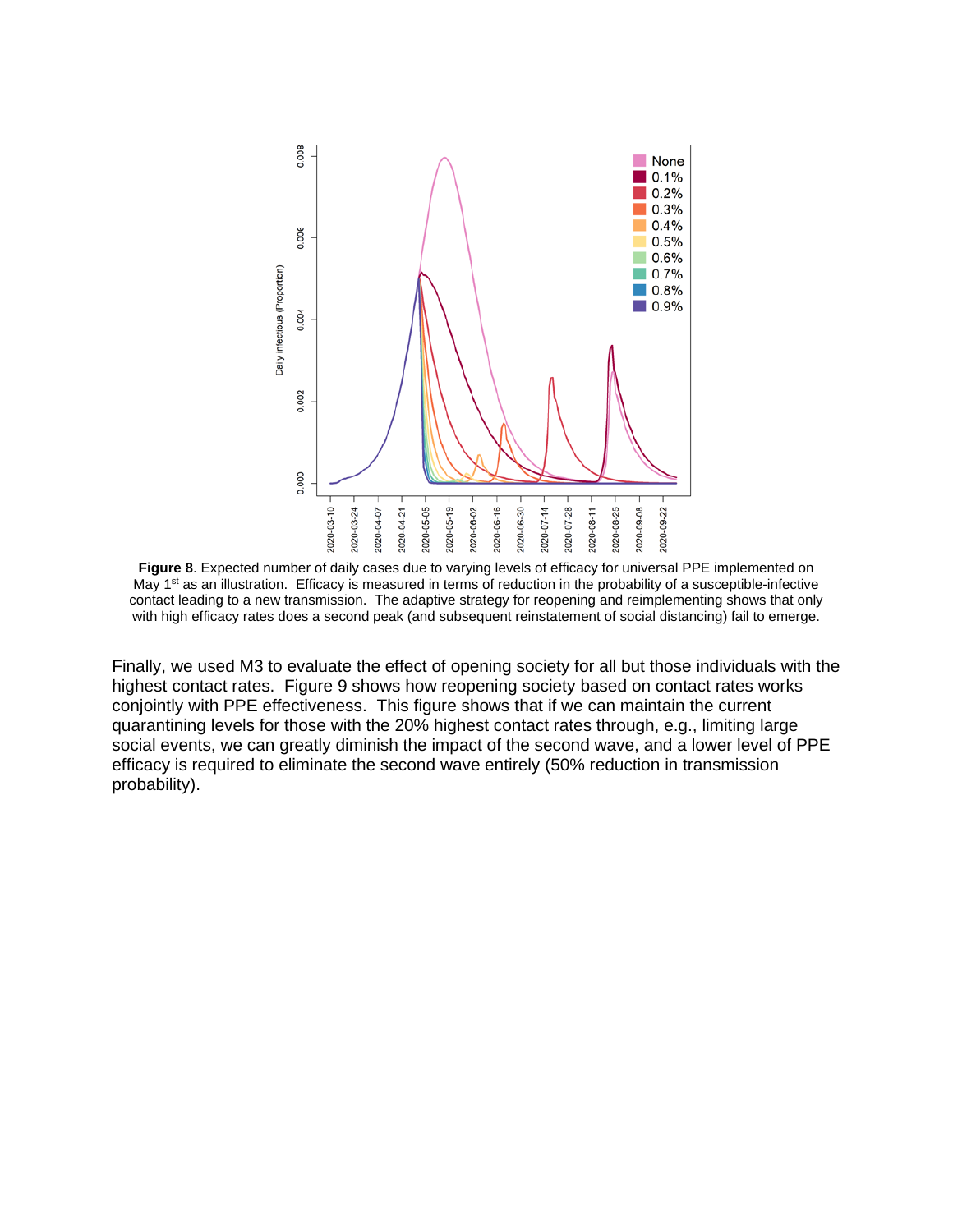

**Figure 9**. Expected number of daily cases due to varying levels of efficacy for universal PPE implemented on May 1<sup>st</sup> as an illustration. Efficacy is measured in terms of reduction in the probability of a susceptible-infective contact leading to a new transmission. The adaptive strategy used here maintains quarantining at the current level for those with the highest number of contacts while reopening society for the rest. Pairing this with medium efficacy universal PPE, a second peak (and subsequent reinstatement of social distancing) may not emerge.

**Future directions.** The current model is limited in that the model is being trained on the true number of cases which can only be estimated. The preliminary results presented here are based on publicly available data alongside current estimates of unreported cases in the United States (Jagodnik et al., 2020). The data received by IDPH this past week will allow us to better estimate the true number of cases, thereby increasing the accuracy of our assessments and forecasts.

In addition, we are developing a web-based tool for IDPH and other interested parties to use in order to evaluate specific changes in social distancing practices and universal PPE use. We will notify IDPH as this tool becomes available for use.